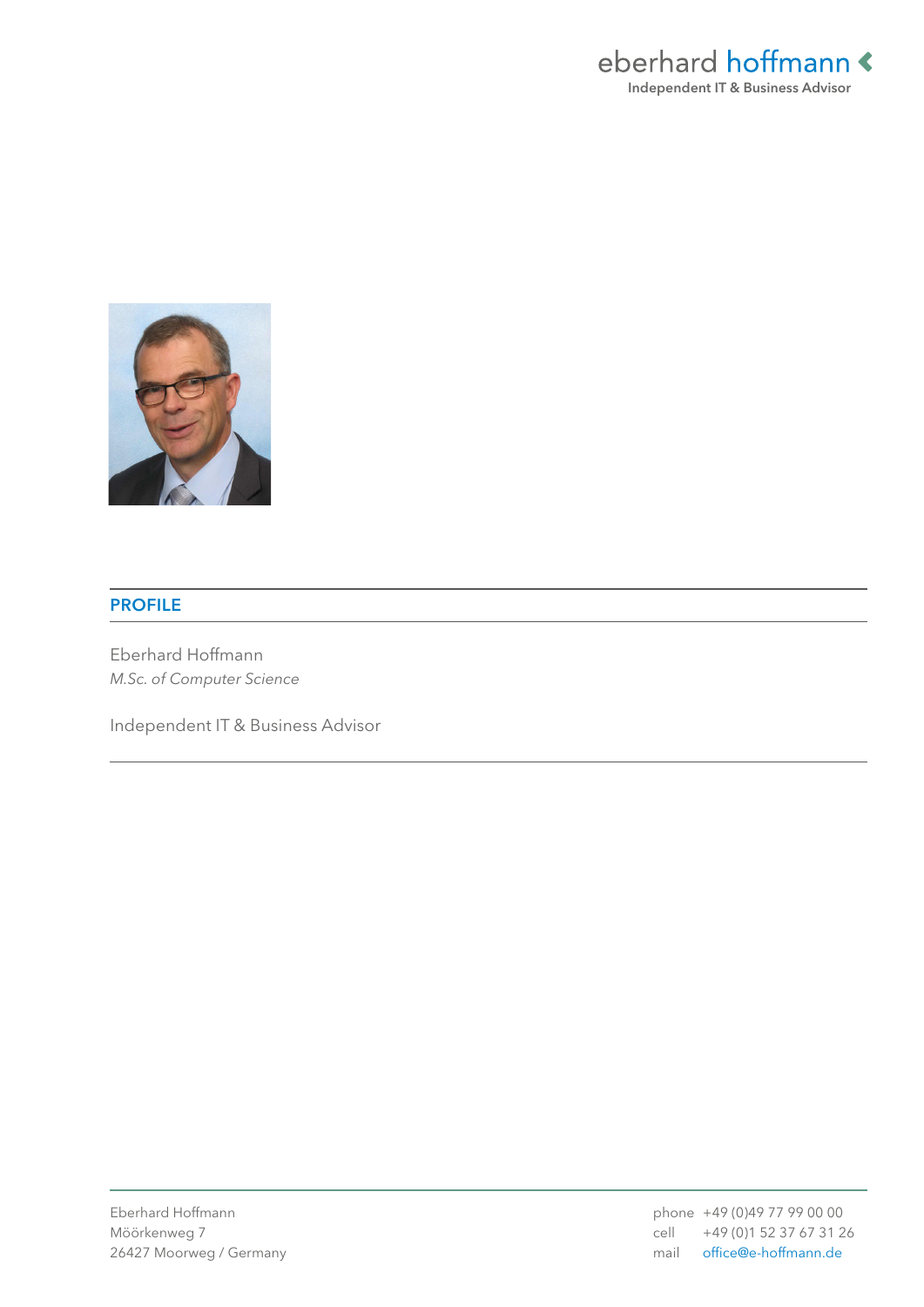Independent IT & Business Advisor

### Summary

For 15 years Eberhard Hoffmann has worked as principal, project manager and program manager within Atos, mainly for international ERP implementation and application consolidation projects. As Director SAP Practice he has been responsible for Atos ERP Consulting services. From October 2012 until September 2014 he was a member of the management

board of the proALPHA group, and he has been assigned as Director Consulting of the proALPHA Consulting GmbH, Germany.

Since 2014 Eberhard Hoffmann is an Independent IT & Business Advisor for manufacturing, consumer goods and high technology companies.

### Main Task Area:

The focus of his professional activities is determined by ERP Practice leadership. Eberhard has been responsible for about 300 staff, and revenue of almost 40 mEUR.

The background of this activities is built by more than 12 years of line management as IT Director, Interim Manager, Competence Center Manager and by leading big project teams. Achievements and objectives of the assignments are:

- › Reduction of attrition rates
- › Strengthened delivery units by tool harmonization
- › Defined ERP service portfolio and alignment with company strategies
- Strengthened Lean management and mindset
- › Increasing business profitability and utilization

### Other Task Areas:

Furthermore Eberhard successfully has worked as IT strategy consultant, crisis manager and coach on individual projects, and as interim IT director. He is Project Management Professional certified by PMI.

### Personnel Skills:

Eberhard Hoffmann is well-practiced with intercultural teams, very result- and solutiondriven. He is member of the German association of information science (Gesellschaft for Informatik) and the Project Management Institute (PMI).

He has written publications about the implementation approach in both, SAP (ERP, BI, CRM, TM) and Data Warehouse projects, and he was a speaker at some conferences, mainly about the consolidation of IT systems.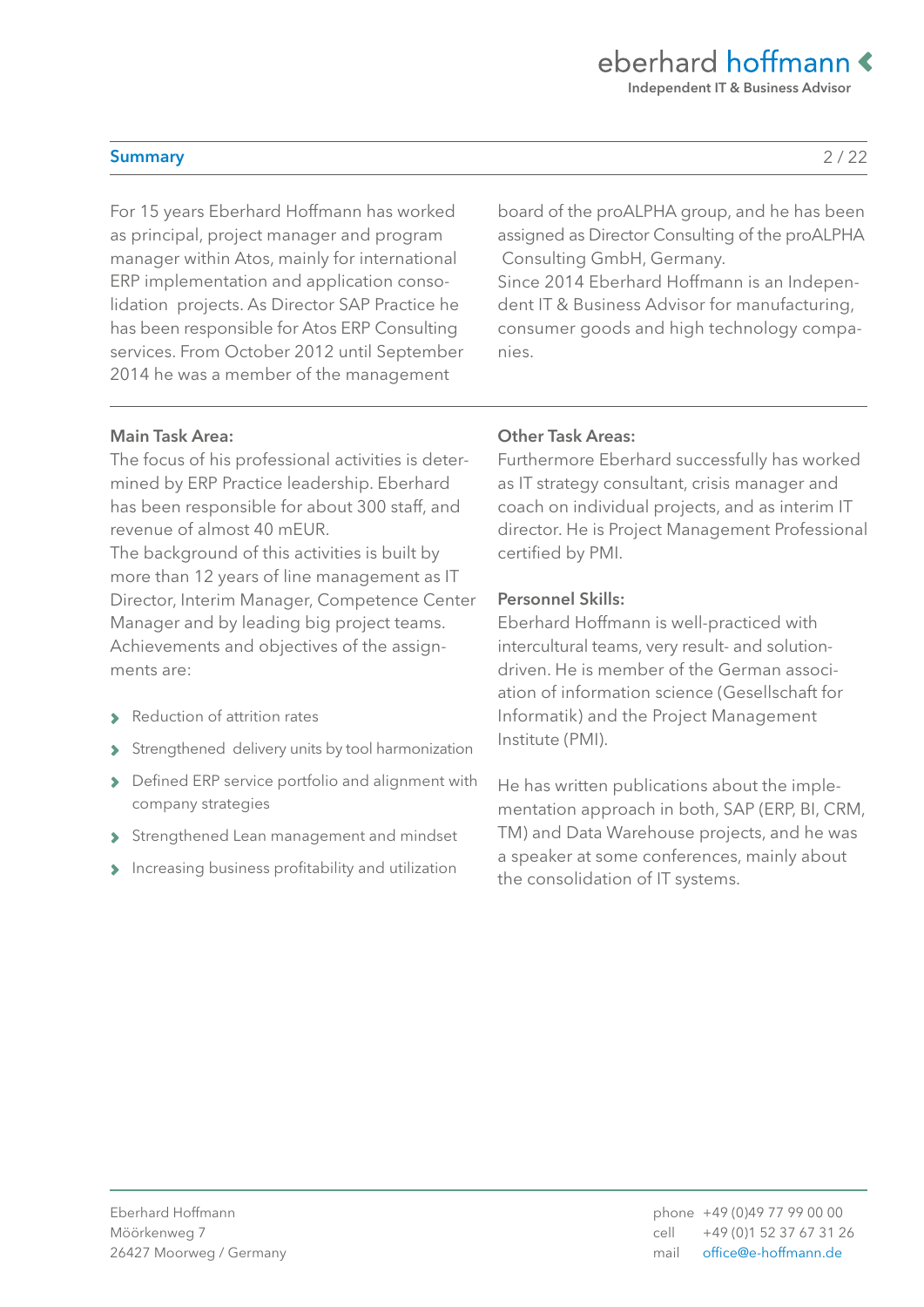Independent IT & Business Advisor

| ×<br>×<br>v |  |
|-------------|--|
|             |  |

| Name:          | <b>Eberhard Hoffmann</b><br>(Master of Computer Science)                                                                                                                                                                                                                                                              |
|----------------|-----------------------------------------------------------------------------------------------------------------------------------------------------------------------------------------------------------------------------------------------------------------------------------------------------------------------|
| Date of birth: | May 6, 1959                                                                                                                                                                                                                                                                                                           |
| Residence:     | Esens                                                                                                                                                                                                                                                                                                                 |
| Function:      | Independent IT & Business Advisor,<br>Interim Manager, Project Manager                                                                                                                                                                                                                                                |
| Languages:     | German (native), English (fluent)                                                                                                                                                                                                                                                                                     |
| Education:     | Leadership Training<br>Project Management Professional (PMP)<br><b>Risk Management</b><br>Project Controlling<br><b>Conflict Management</b><br>Coaching (solution-focused)<br>diverse SAP Trainings and Certifications<br>Studies: Information Science, Industrial Psychology<br>Apprenticeship: Information Engineer |
| Task areas:    | Interim IT Management<br><b>Outsourcing Transition Management</b><br><b>Contract Management</b><br>Project- and Program Management<br>Crisis Management<br>Change Management<br>Coaching<br>System Integration, SAP Implementation<br><b>IT Strategy Consulting</b>                                                   |
| Industry:      | Process Industry<br><b>Consumer Goods</b><br>Trade<br>Logistics<br>IT and Telecommunications<br><b>High Tech Electronics</b><br>Insurance Industry                                                                                                                                                                    |

 $\overline{\phantom{a}}$ 

Facts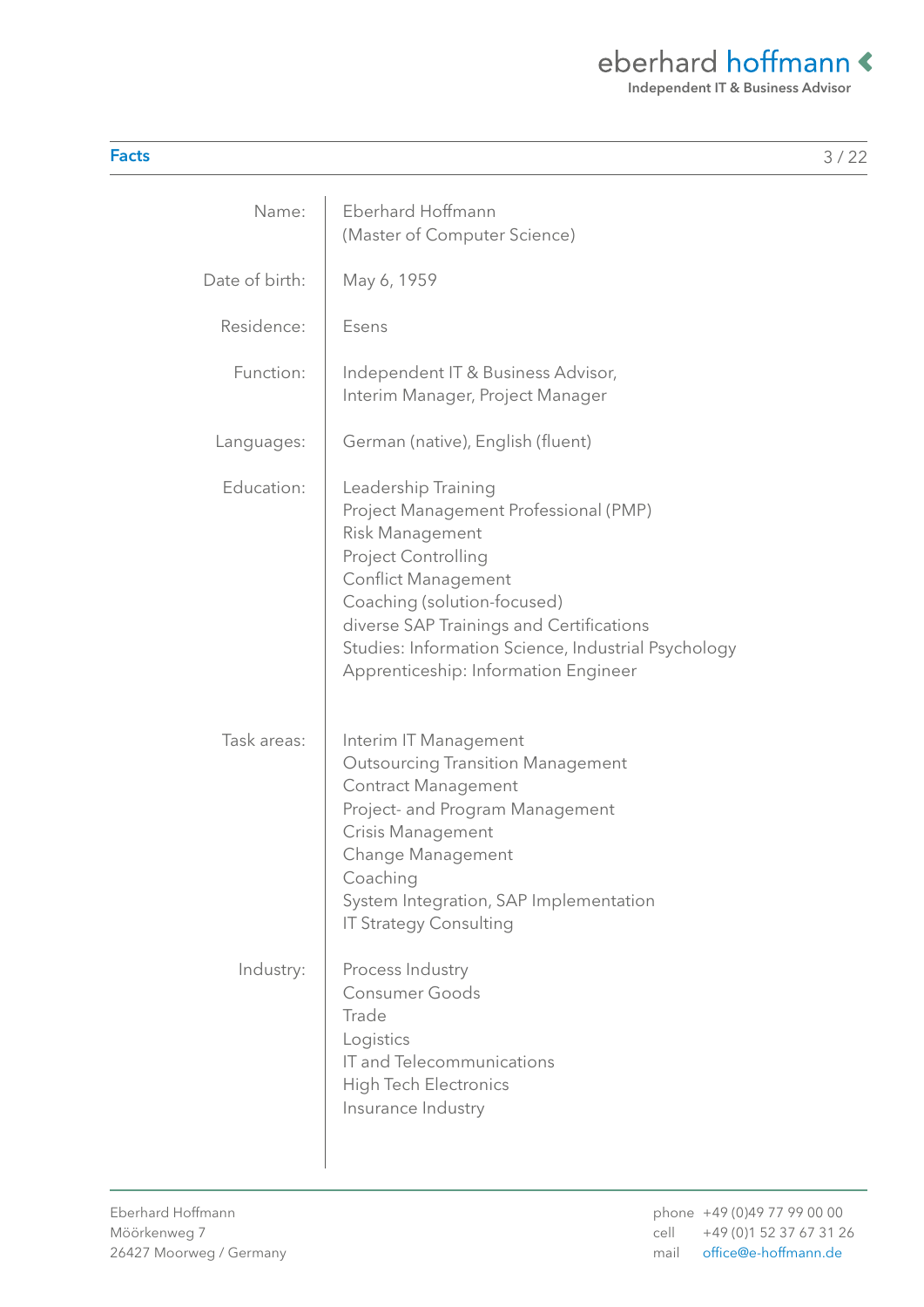Independent IT & Business Advisor

| <b>Position as Interim Manager</b> |  |  |
|------------------------------------|--|--|
|                                    |  |  |

| <b>ASSIGNMENT:</b> | Interim Manager / Independent IT & Business Advisor                                   |
|--------------------|---------------------------------------------------------------------------------------|
| Period:            | Since October 2014                                                                    |
| Service Portfolio: | Interim Management, Expertise on demand on<br>Executive Level                         |
|                    | > IT Transformation with focus in organization, costs,<br>services, solutions         |
|                    | IT Strategy Consulting, business plan development,<br>feasibility studies, blueprints |
|                    | ▶ Program-, Change-, Project Management                                               |
|                    | ▶ Project Crisis Management / Turnaround Management                                   |
|                    | ◆ Coaching of CIO, Project Managers, IT Teams                                         |
| Customer focus:    | Consumer Goods, Process Industry, Logistics                                           |
|                    | Midsized companies (SME) and large organizations with a<br>multi-divisional structure |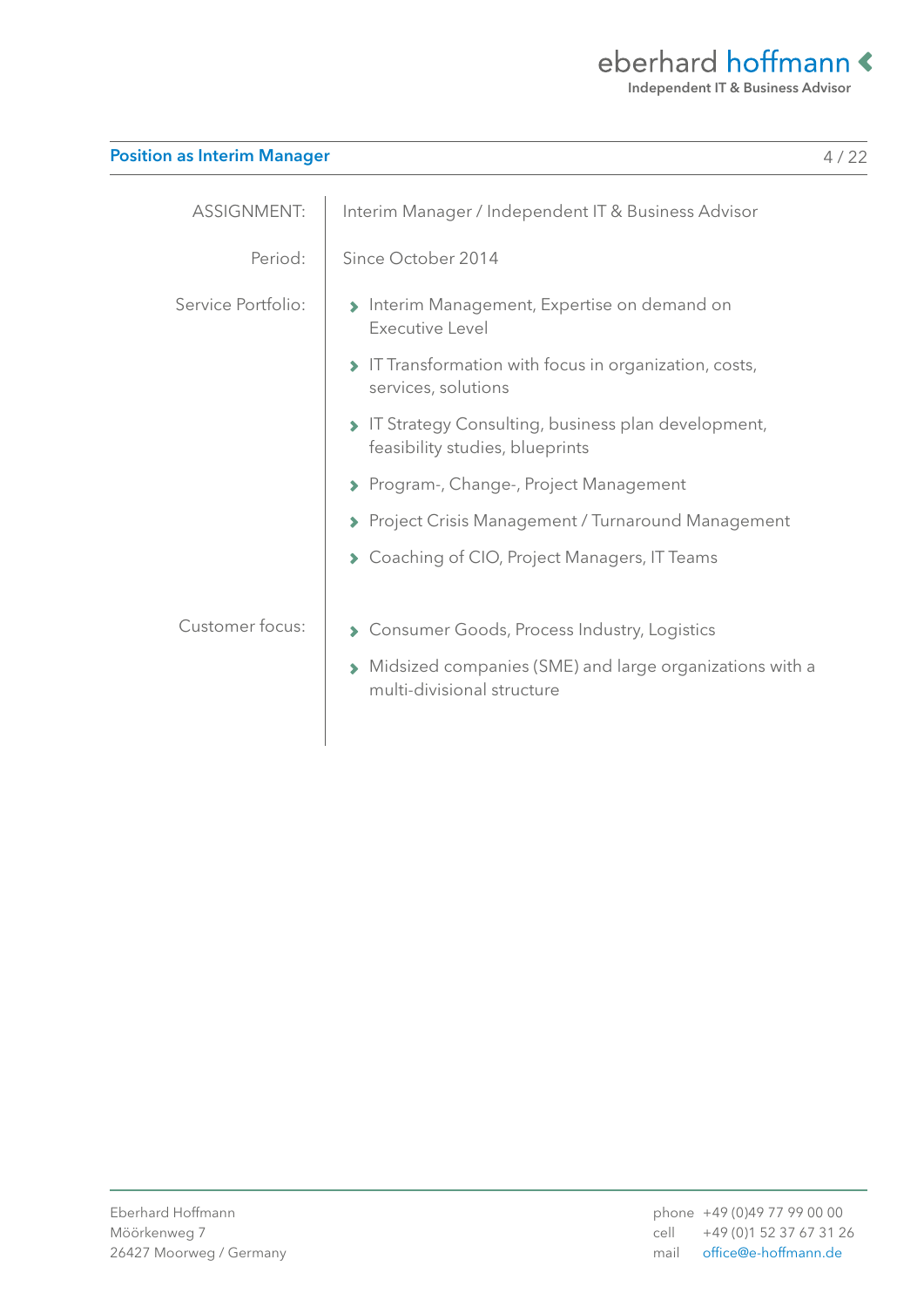Independent IT & Business Advisor

5 / 22

|  | A selection of assignments as Interim Manager |
|--|-----------------------------------------------|
|  |                                               |

ASSIGNMENT: Period: Industry: Context: Project Management Coach since September 2021 Medical and Surgical Technology Coaching of the Project Managers in an SAP implementation project. Advising the workstream leads in planning and monitoring. Supporting Scope-, Risk- and Test Management. Roadmap planning.

| <b>ASSIGNMENT:</b> | Interim Program Manager                                                                                                                                                                                                                                                                        |
|--------------------|------------------------------------------------------------------------------------------------------------------------------------------------------------------------------------------------------------------------------------------------------------------------------------------------|
| Period:            | 06.2017 - 07.2021                                                                                                                                                                                                                                                                              |
| Industry:          | Foods                                                                                                                                                                                                                                                                                          |
| Context:           | Assessment and realignment of a crisis project. Taking over res-<br>ponsibility for implementation and rollout of the new application<br>system landscape. Scope: demand- and production planning,<br>manufacturing and logistics (warehouse management as well as<br>distribution logistics). |
| Deliverables:      | $\blacktriangleright$ Turnaround by changing the organizational setup, program<br>roadmap and approach.<br>Successful delivery of the rollout to 10 plants in February 2021,<br>and 40 distributors and external warehouses.                                                                   |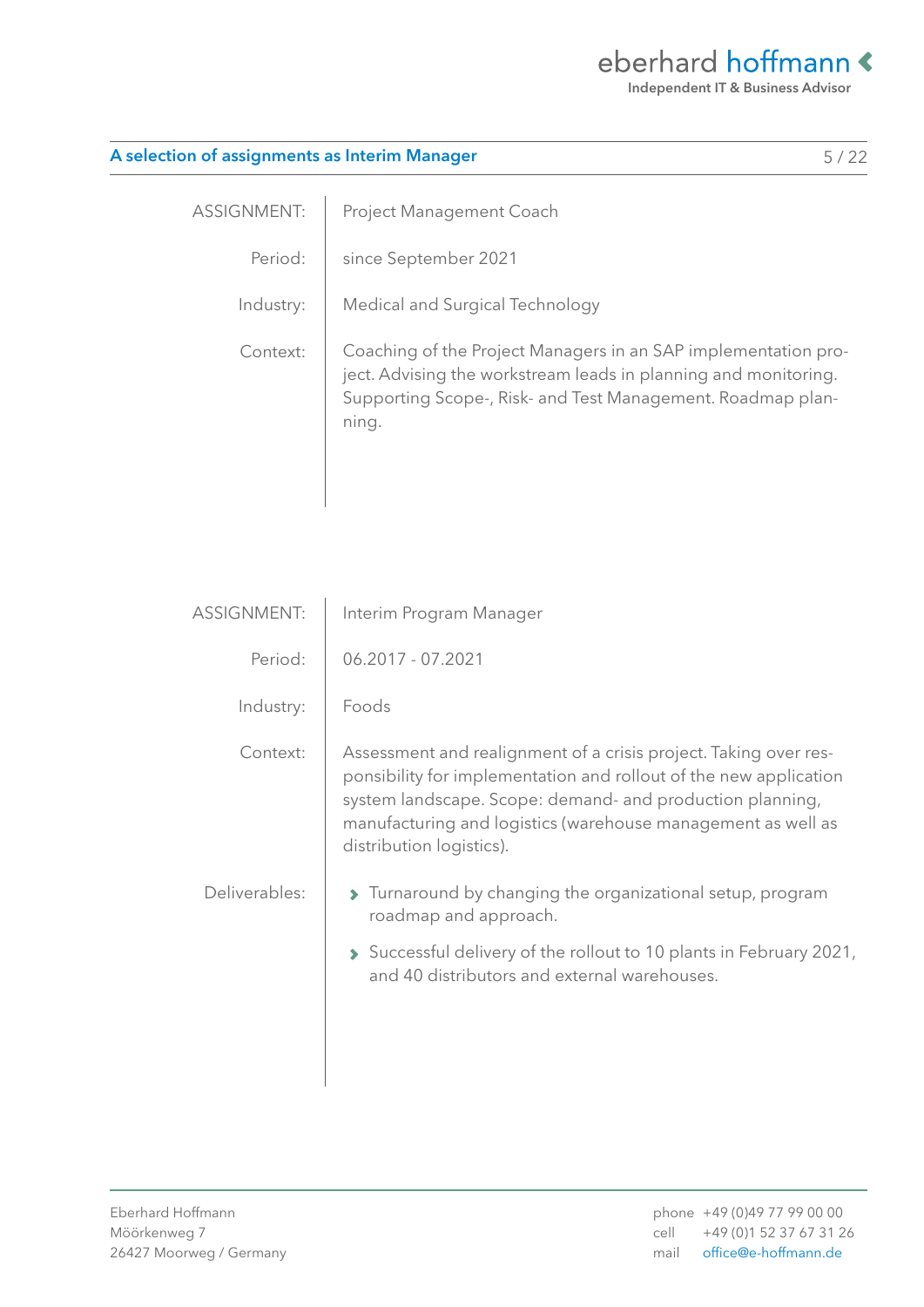Independent IT & Business Advisor

| <b>ASSIGNMENT:</b> | Interim Head of IT Organisation                                                                                                                                       |
|--------------------|-----------------------------------------------------------------------------------------------------------------------------------------------------------------------|
| Period:            | 02.2017 - 06.2017                                                                                                                                                     |
| Industry:          | Logistics Service Provider                                                                                                                                            |
| Context:           | Business IT Alignment, Coaching.                                                                                                                                      |
|                    |                                                                                                                                                                       |
|                    |                                                                                                                                                                       |
| <b>ASSIGNMENT:</b> | Interim Project Manager                                                                                                                                               |
| Period:            | $03.2016 - 02.2017$                                                                                                                                                   |
| Industry:          | Logistics Service Provider                                                                                                                                            |
| Context:           | Worldwide implementation of a Transport Management System.<br>Setting up the Prototype, incl Business approval. Realignment of the<br>project, Business IT alignment. |
| Deliverables:      | Business approval for the Prototype. Realignment of the project,<br>Business IT alignment.                                                                            |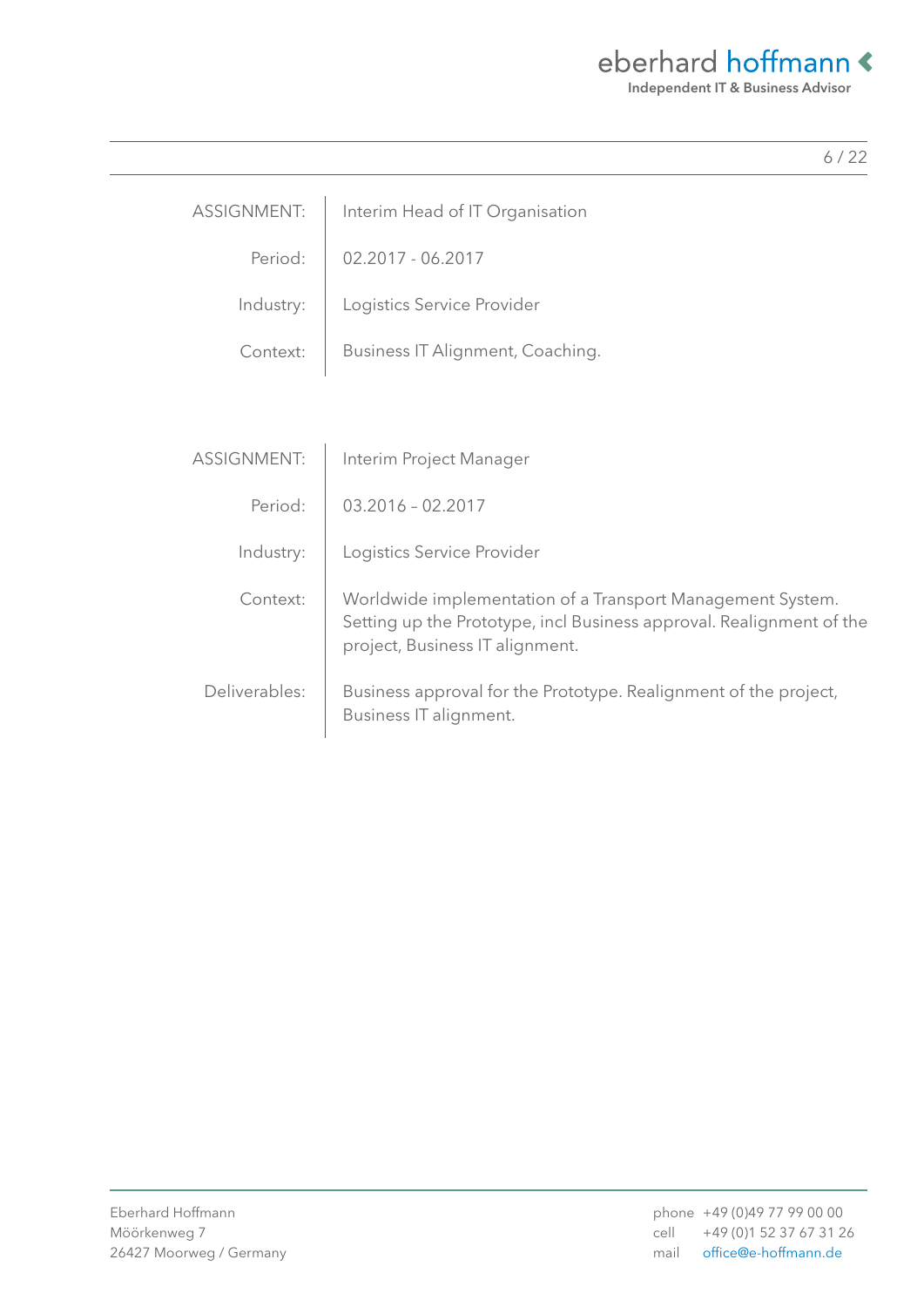Independent IT & Business Advisor

|                    | 7/22                                                                                                                                                                        |
|--------------------|-----------------------------------------------------------------------------------------------------------------------------------------------------------------------------|
| <b>ASSIGNMENT:</b> | Management Consultant                                                                                                                                                       |
| Period:            | $01.2017 - 01.2017$                                                                                                                                                         |
| Industry:          | Retail                                                                                                                                                                      |
| Context:           | Consulting and Coaching for the Handover to the SAP Application<br>Maintenance & Support.                                                                                   |
| Deliverables:      | Process descriptions and planning for Change and Release Ma-<br>nagement.                                                                                                   |
|                    |                                                                                                                                                                             |
| <b>ASSIGNMENT:</b> | Management Consultant                                                                                                                                                       |
| Period:            | $02.2016 - 03.2016$                                                                                                                                                         |
| Industry:          | Trade                                                                                                                                                                       |
| Context:           | Project Outline "Process Harmonization". Strategy consulting and<br>project outline for the harmonization of processes of an internatio-<br>nal group of trade enterprises. |
|                    |                                                                                                                                                                             |
| ASSIGNMENT:        | Interim Project Manager                                                                                                                                                     |
| Period:            | 11.2014 - 04.2016                                                                                                                                                           |
| Industry:          | Financial Industry                                                                                                                                                          |
| Context:           | Group Project Manager for a Business Transformation and SAP im-<br>plementation project at a global Financial Industry company group.                                       |
|                    |                                                                                                                                                                             |

L,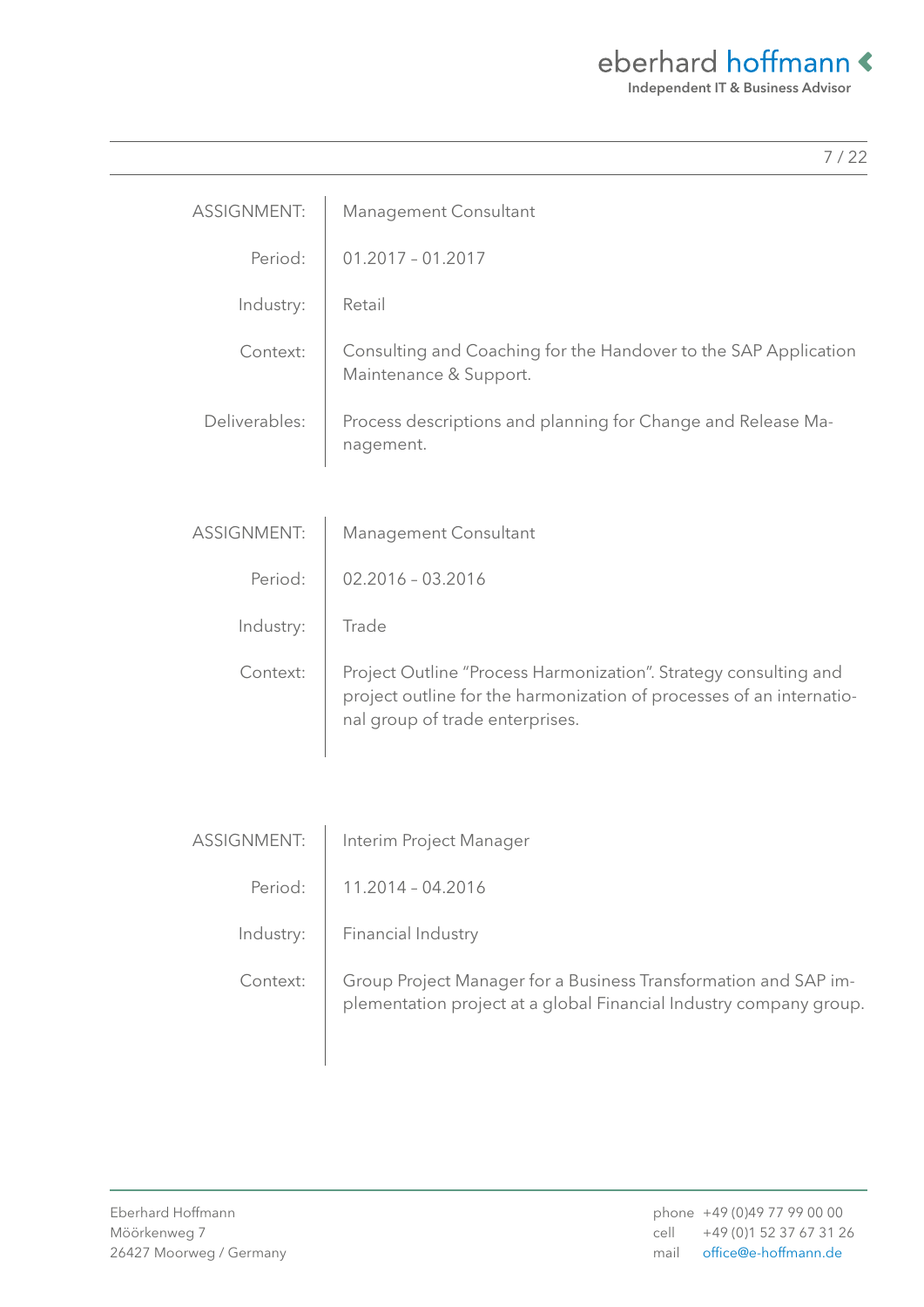| Selected engagements and projects (permanent employment)<br>8/22 |                                                                                                                                                                                                                    |  |
|------------------------------------------------------------------|--------------------------------------------------------------------------------------------------------------------------------------------------------------------------------------------------------------------|--|
| <b>ASSIGNMENT:</b>                                               | <b>Director Consulting</b>                                                                                                                                                                                         |  |
| Period:                                                          | October 2012 until September 2014                                                                                                                                                                                  |  |
| Company:                                                         | proALPHA Consulting GmbH                                                                                                                                                                                           |  |
| Context:                                                         | Managing the Consulting Practice. Member of the Managing Board<br>of the proALPHA Group. Responsible for project and consulting<br>services (delivery) in Germany. About 60 staff and revenue of<br>almost 9 mEUR. |  |
| Achievements:                                                    | Significant reduction of the attrition rate                                                                                                                                                                        |  |
|                                                                  | Defined proALPHA service portfolio<br>$\blacktriangleright$                                                                                                                                                        |  |
|                                                                  | Increasing focus on business profitability and utilization, with<br>$\blacktriangleright$<br>turnaround in profitability, and utilization increased by 10<br>percent.                                              |  |
| <b>ASSIGNMENT:</b>                                               |                                                                                                                                                                                                                    |  |
|                                                                  | Global Service Delivery Manager                                                                                                                                                                                    |  |
| Period:                                                          | October 2011 until September 2012                                                                                                                                                                                  |  |
| Company:                                                         | Atos Global                                                                                                                                                                                                        |  |
| Customer:                                                        | Siemens AG                                                                                                                                                                                                         |  |
| Context:                                                         | Managing the Application Management and Application<br>Enhancements for Siemens worldwide (except Germany and US).<br>Responsible for about 600 staff.                                                             |  |
| Achievements:                                                    | Agreed business plans for all countries in scope of the contract                                                                                                                                                   |  |
|                                                                  | Significant reduction of service costs by tool harmonization and<br>enabling Offshore services                                                                                                                     |  |
|                                                                  | Significant increase of service quality                                                                                                                                                                            |  |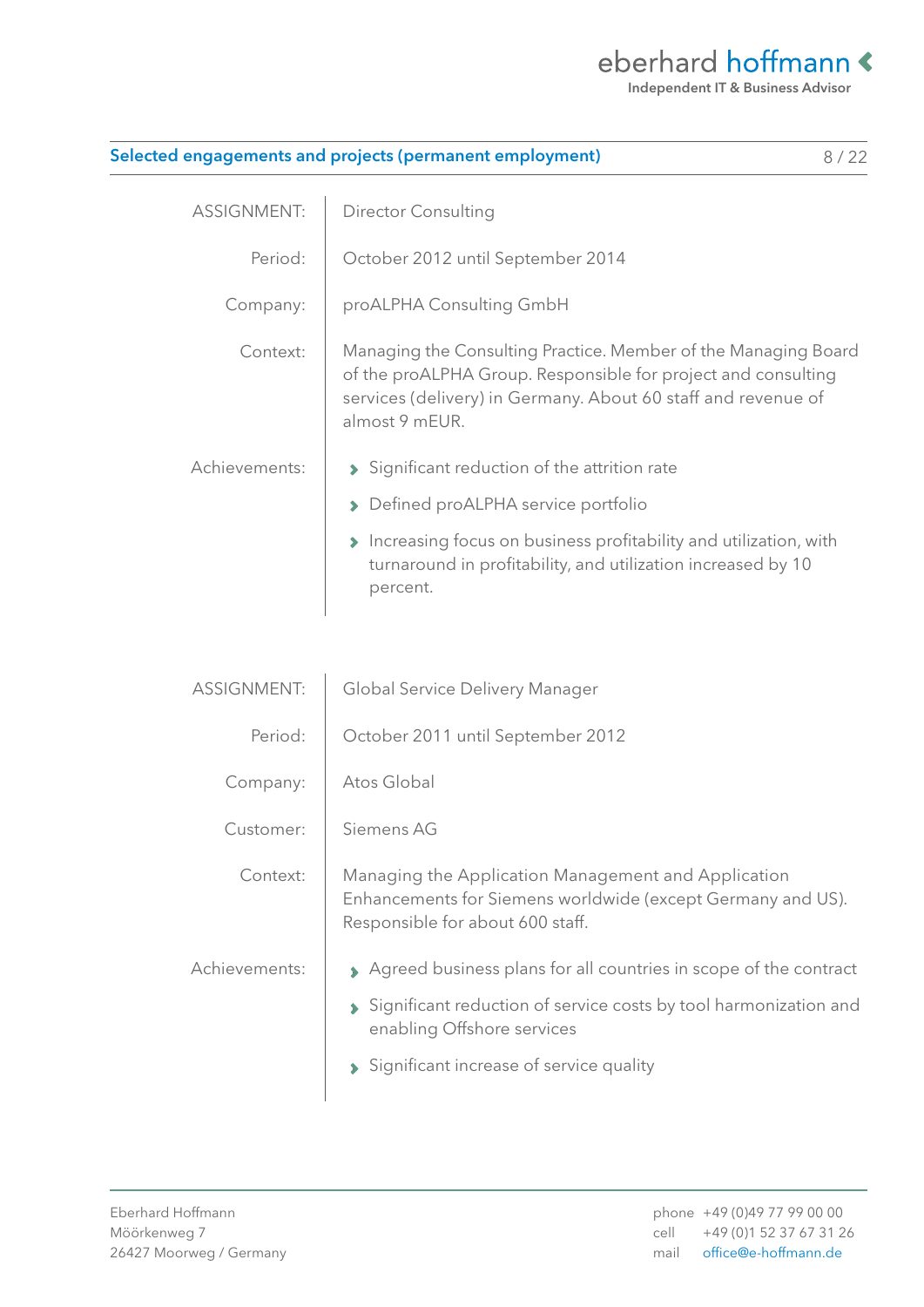| <b>ASSIGNMENT:</b> | <b>Director SAP Practice</b>                                                                                                                                                                                                       |
|--------------------|------------------------------------------------------------------------------------------------------------------------------------------------------------------------------------------------------------------------------------|
| Period:            | October 2010 until October 2011                                                                                                                                                                                                    |
| Company:           | Atos Information Technology GmbH                                                                                                                                                                                                   |
| Context:           | Managing the SAP Practice within the Service Line Consulting &<br>Systems Integration (CSI GCEMA). Responsible for project services<br>and application maintenance (delivery). About 300 staff and re-<br>venue of almost 40 mEUR. |
| Achievements:      | ▶ Change of the SAP Practice to a Delivery Unit                                                                                                                                                                                    |
|                    | > Enabled the implementation of the Harmonized ABAP<br>Deployment Platform (ABAP Factory)                                                                                                                                          |
|                    | Defined SAP service portfolio and started alignment with<br>company strategy                                                                                                                                                       |
|                    | Setting up of the virtual CC SAP Retail according to customer<br>demand and focus                                                                                                                                                  |
|                    | Strengthened Lean management and mindset                                                                                                                                                                                           |
|                    | Increasing focus on business profitability                                                                                                                                                                                         |

| <b>ASSIGNMENT:</b> | Global SAP Leadership Team                                                                                                                                                           |
|--------------------|--------------------------------------------------------------------------------------------------------------------------------------------------------------------------------------|
| Period:            | October 2010 until October 2011                                                                                                                                                      |
| Company:           | Atos Origin                                                                                                                                                                          |
| Task area:         | Line Management                                                                                                                                                                      |
| Context:           | Member of the Global SAP Service Line Leadership Team.<br>Definition and implementation of Global SAP organization and<br>processes. International Service and Business Development. |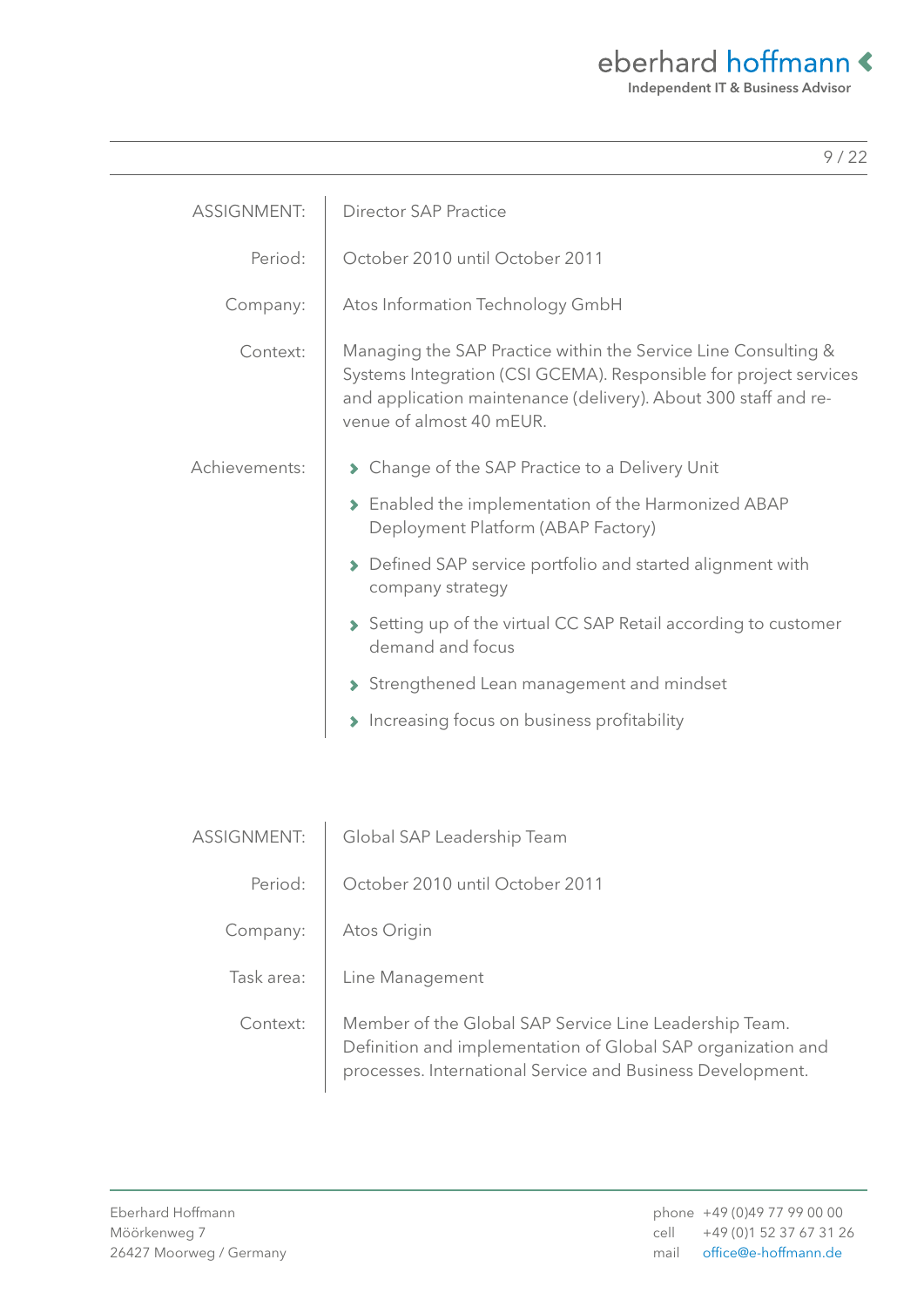| ł |  |
|---|--|
|   |  |

| <b>ASSIGNMENT:</b>      | Global Solution Champion SAP Consolidation                                                                                                                                                        |
|-------------------------|---------------------------------------------------------------------------------------------------------------------------------------------------------------------------------------------------|
| Period:                 | January 2010 until January 2011                                                                                                                                                                   |
| Company:                | Atos Origin                                                                                                                                                                                       |
| Task:                   | International coordination of the Atos Origin services regarding<br><b>SAP</b>                                                                                                                    |
| Content:                | SAP Consolidation is a portfolio element in Atos Origin's global<br>SAP Service Line. The Solution Champions are responsible for the<br>service development of each individual portfolio element. |
|                         |                                                                                                                                                                                                   |
| <b>ASSIGNMENT:</b>      | Program Management                                                                                                                                                                                |
| Period:                 | July 2008 until January 2011                                                                                                                                                                      |
| Customer:               | Symrise GmbH & Co. KG (Process Industry)                                                                                                                                                          |
| Task area:              | Program Management SAP Template Rollout                                                                                                                                                           |
| Context:                | Crisis management and relaunch of an SAP template rollout to 11<br>countries in APAC and Latin America. Based upon Best Practice for<br>Chemicals.                                                |
| Task:                   | Program Management                                                                                                                                                                                |
| Methods & technologies: | <b>Best Practice for Chemicals</b>                                                                                                                                                                |
| Tools:                  | SAP ECC 6.0                                                                                                                                                                                       |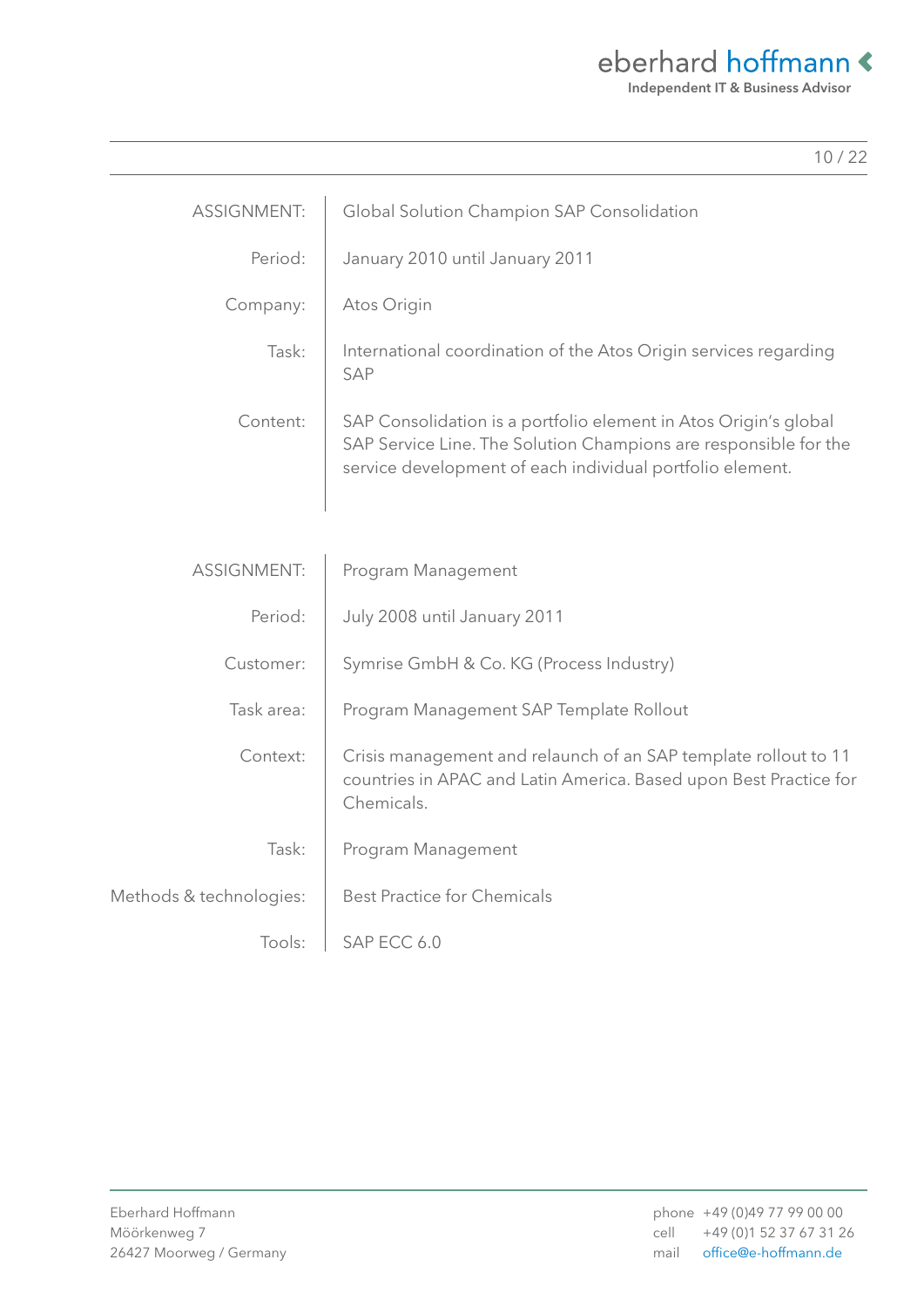Independent IT & Business Advisor

| 122                                                                                                                                                                                                                                                                                                                                    |  |
|----------------------------------------------------------------------------------------------------------------------------------------------------------------------------------------------------------------------------------------------------------------------------------------------------------------------------------------|--|
| <b>ASSIGNMENT:</b><br>Trainer                                                                                                                                                                                                                                                                                                          |  |
| Period:<br><b>March 2009</b>                                                                                                                                                                                                                                                                                                           |  |
| Company:<br>Atos Origin GmbH                                                                                                                                                                                                                                                                                                           |  |
| <b>Train the Trainers</b><br>Task area:                                                                                                                                                                                                                                                                                                |  |
| New company internal education program for the development of<br>Context:<br>consulting competencies.<br>Conceptual and contentual preparation of a train the trainers work-<br>shop, and execution of the workshops. The workshop consists of<br>presentation (methodology, workshop moderation, tools), role<br>plays and exercises. |  |
| Task:<br>Preparation and execute the train the trainers and some consultants<br>trainings                                                                                                                                                                                                                                              |  |
|                                                                                                                                                                                                                                                                                                                                        |  |

| <b>ASSIGNMENT:</b>      | <b>Project Management</b>                                                                                                                     |
|-------------------------|-----------------------------------------------------------------------------------------------------------------------------------------------|
| Period:                 | January 2007 until December 2007                                                                                                              |
| Customer:               | Swisscom (Telco)                                                                                                                              |
| Task area:              | Project Management SAP - GIS                                                                                                                  |
| Context:                | SAP implementation for asset management, SAP - GIS coupling,<br>including Records Management, Knowledge Management and<br>Enterprise Portals. |
| Task:                   | <b>Project Management</b>                                                                                                                     |
| Methods & technologies: | SAP Solution Manager, UML                                                                                                                     |
| Tools:                  | SAP ERP 6.0, Smallworld Business Integrator                                                                                                   |

L,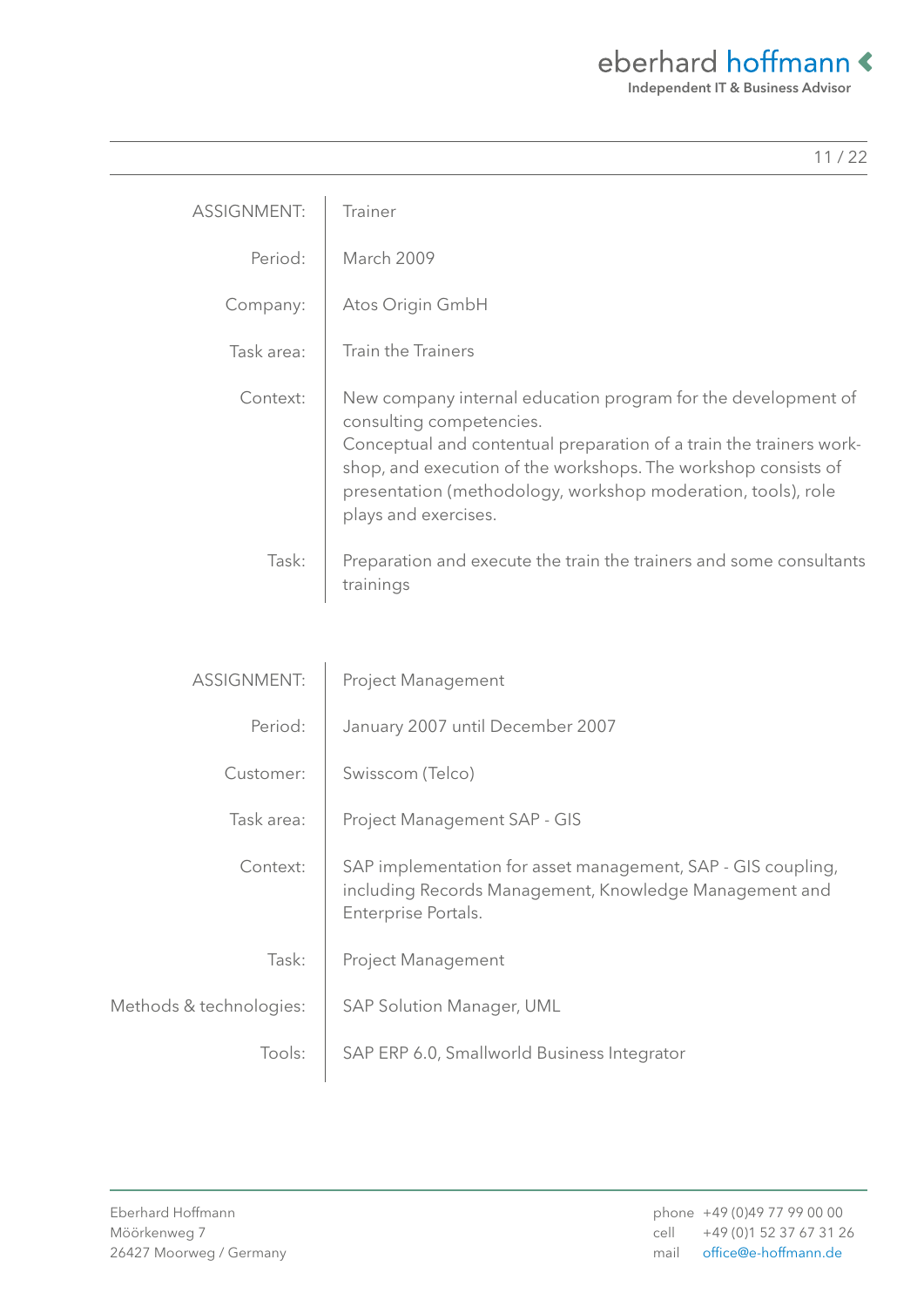|--|--|--|--|--|

| <b>ASSIGNMENT:</b> | <b>Strategy Consultancy</b>                                       |
|--------------------|-------------------------------------------------------------------|
| Period:            | January 2007 until July 2007                                      |
| Customer:          | ChemChina (Process Industry)                                      |
| Task area:         | Consultancy                                                       |
| Task:              | Strategy consultancy and Solution Design.<br><b>ERP Selection</b> |

| <b>ASSIGNMENT:</b>      | <b>Outsourcing Transition Manager</b>                                                                                                                                                                   |  |
|-------------------------|---------------------------------------------------------------------------------------------------------------------------------------------------------------------------------------------------------|--|
| Period:                 | January 2006 until January 2007                                                                                                                                                                         |  |
| Customer:               | Symrise GmbH & Co. KG (Process Industry)                                                                                                                                                                |  |
| Task area:              | <b>Project Management, Transition Management</b>                                                                                                                                                        |  |
| Context:                | Several individual projects belong to the transition program, e.g.:<br>Implementation of a Global User Helpdesk based in<br>$\blacktriangleright$<br>Kuala Lumpur                                       |  |
|                         | Global Sourcing for application development and support<br>$\blacktriangleright$                                                                                                                        |  |
|                         | Setting up of an international mySAP ERP rollout program.                                                                                                                                               |  |
| Task:                   | Transfer of employees, contracts and assets. Transformation from<br>present mode of operation to future mode of operation, including<br>but not restricted to:<br>Creation of Service Level Agreements, |  |
|                         | > implementation of KPI measurement,                                                                                                                                                                    |  |
|                         | > KPI Reporting.                                                                                                                                                                                        |  |
| Methods & technologies: | Organizational Transition Management (OTM, Atos Origin),<br>Change Management                                                                                                                           |  |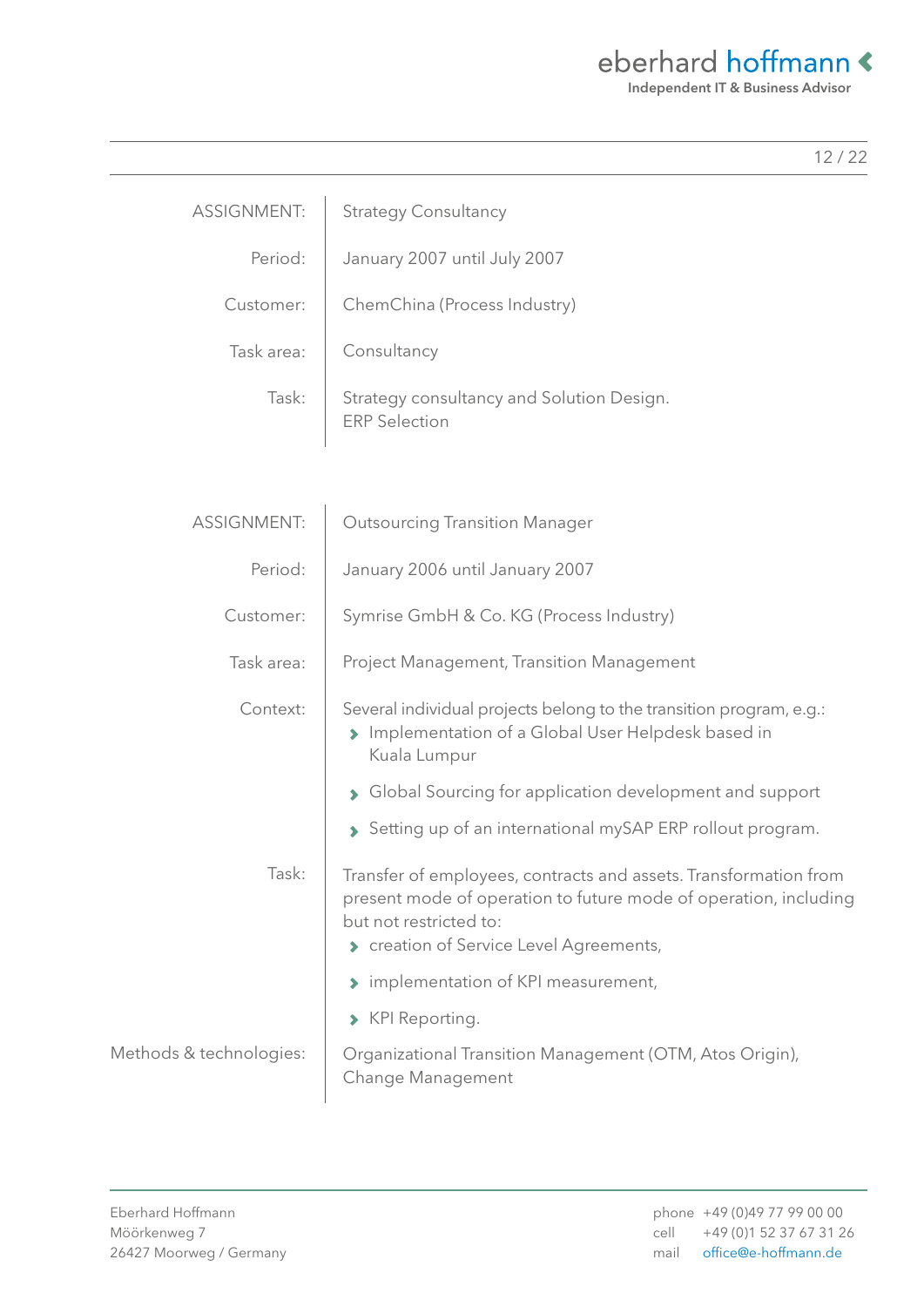Independent IT & Business Advisor

13 / 22

| <b>ASSIGNMENT:</b> | <b>Review Team Member</b>                                                                                                                                                                                                                                |
|--------------------|----------------------------------------------------------------------------------------------------------------------------------------------------------------------------------------------------------------------------------------------------------|
| Period:            | December 2005 until September 2006                                                                                                                                                                                                                       |
| Customer:          | <b>PMI</b>                                                                                                                                                                                                                                               |
| Task area:         | Reviewing the Project Manager Competency Development (PMCD)<br>Framework Update                                                                                                                                                                          |
| Context:           | Assigned as Review Team Member.<br>The PMCD Framework is the Project Management Institute (PMI)<br>standard to improve the performance of project personnel and is<br>aligned with the Project Management Body of Knowledge (PMBOK)<br>Guide of the PMI. |
| Task:              | Reviewing the Update draft and giving input to the Edit Team.                                                                                                                                                                                            |
|                    |                                                                                                                                                                                                                                                          |
| <b>ASSIGNMENT:</b> | Competence Center Manager                                                                                                                                                                                                                                |
| Period:            | November 2004 until September 2010                                                                                                                                                                                                                       |
| Company:           | Atos Origin GmbH                                                                                                                                                                                                                                         |
| Task area:         | Consultancy; System Integration                                                                                                                                                                                                                          |
| Context:           | Assigned as Manager of the Competence Center "Manufacturing<br>and Consumer Packaged Goods (CPG)" in the Service Line Consul-<br>ting & Systems Integration. 55 staff.                                                                                   |

Task: Competence Center Management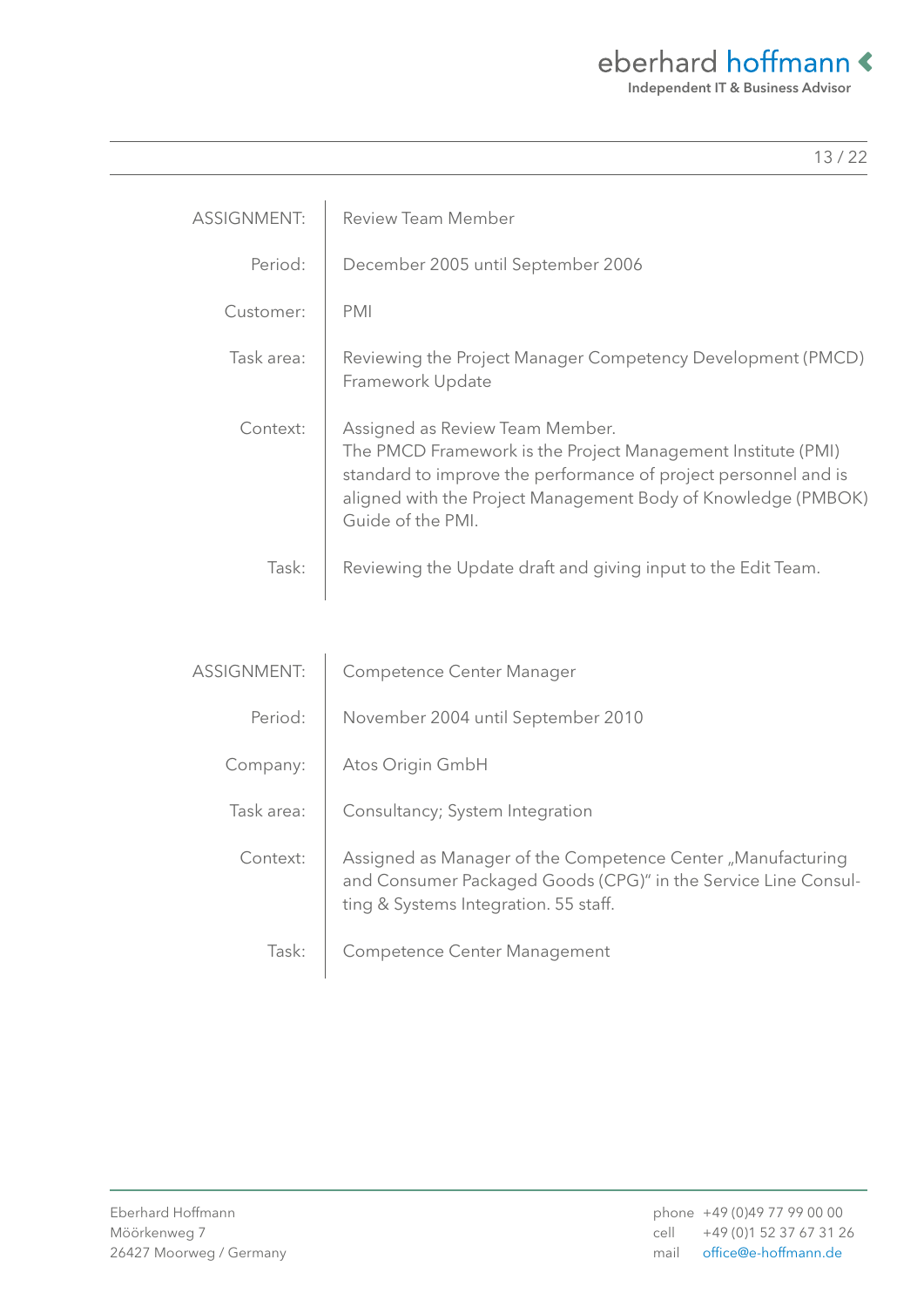| <b>ASSIGNMENT:</b>      | Project Management Data Warehouse European Procurement<br>Information System                                             |
|-------------------------|--------------------------------------------------------------------------------------------------------------------------|
| Period:                 | May 2004 until August 2004                                                                                               |
| Customer:               | Kraft Foods Inc.                                                                                                         |
| Task area:              | <b>Project Management</b>                                                                                                |
| Context:                | The data warehouse used is an SAP Business Information<br>Warehouse.                                                     |
| Task:                   | Leading an international team of technical and functional<br>consultants, developers and key users. Contract management. |
| Methods & technologies: | ASAP for BW; eCollaboration (eRoom)                                                                                      |
| Tools:                  | SAP BW 3.1                                                                                                               |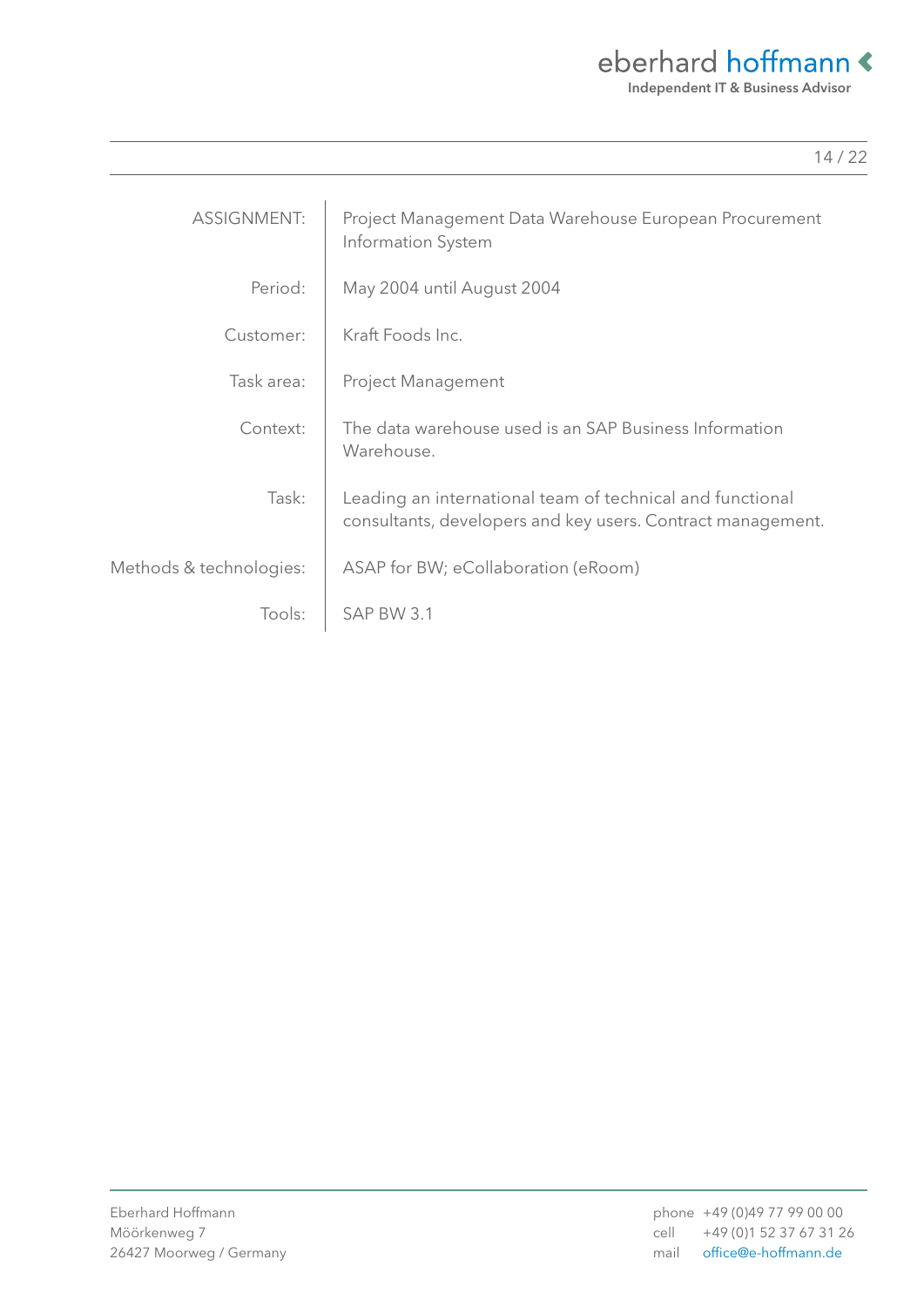Independent IT & Business Advisor

| <b>ASSIGNMENT:</b><br>Period:<br>Customer: | Program Manager international SAP template rollout<br>September 2001 until December 2005<br>Grohe AG (Consumer Packaged Goods)                                                                                                                                                                                                                                                                                                                                                                                                                                                                                                                                                                                                                                                                                                                                                                                                                                |
|--------------------------------------------|---------------------------------------------------------------------------------------------------------------------------------------------------------------------------------------------------------------------------------------------------------------------------------------------------------------------------------------------------------------------------------------------------------------------------------------------------------------------------------------------------------------------------------------------------------------------------------------------------------------------------------------------------------------------------------------------------------------------------------------------------------------------------------------------------------------------------------------------------------------------------------------------------------------------------------------------------------------|
| Task area:                                 | Program Management, Applications Architect, Coaching, Change<br>Management, Resources Management, Risk Management                                                                                                                                                                                                                                                                                                                                                                                                                                                                                                                                                                                                                                                                                                                                                                                                                                             |
| Context:                                   | International SAP R/3 template rollout program. Transfer the recom-<br>mendations of the preceding customer solution strategy (master-<br>plan) into business.                                                                                                                                                                                                                                                                                                                                                                                                                                                                                                                                                                                                                                                                                                                                                                                                |
|                                            | Milestones achieved:<br>> April 2002: realization of the Global Template<br>> January 2003: productive start of Grohe America<br>> January 2004: successful project end in the two German distri-<br>bution centers and the two big German factories Hemer and<br>Lahr. By the implementation 1,800 users have started new with<br>SAP. Four automatic warehouses have been connected and a<br>new backup data center was built and set productive. Change<br>Management has been a main issue in this project. Concurrent<br>implementation of the first SAP BW data mart in this program:<br>reporting margin on customer and product level.<br>> April 2004: start of two more SAP BW projects, building a sales<br>and a customer service data mart. Go Live end of 2004.<br>> April 2004: start of SAP implementation in two European sub-<br>sidiaries and another German production plant (GroheDAL),<br>which has started productive on January 2005. |
| Task:                                      | Program Manager, responsible for all individual implementation<br>and reengineering projects and more than 200 team members.<br>Change Management. Coaching of project managers.                                                                                                                                                                                                                                                                                                                                                                                                                                                                                                                                                                                                                                                                                                                                                                              |
| Responsibilities:                          | > Team building<br>Project planning and controlling<br>Change Management and Risk Assessments<br>Coaching or individual project managers<br>Status reporting to executives                                                                                                                                                                                                                                                                                                                                                                                                                                                                                                                                                                                                                                                                                                                                                                                    |
| Methods & technologies:                    | Global ASAP: SAP Solution Manager; eLearning                                                                                                                                                                                                                                                                                                                                                                                                                                                                                                                                                                                                                                                                                                                                                                                                                                                                                                                  |
| Tools:                                     | SAP R/3 4.6c; SAP BI; mySAP CRM 4.0                                                                                                                                                                                                                                                                                                                                                                                                                                                                                                                                                                                                                                                                                                                                                                                                                                                                                                                           |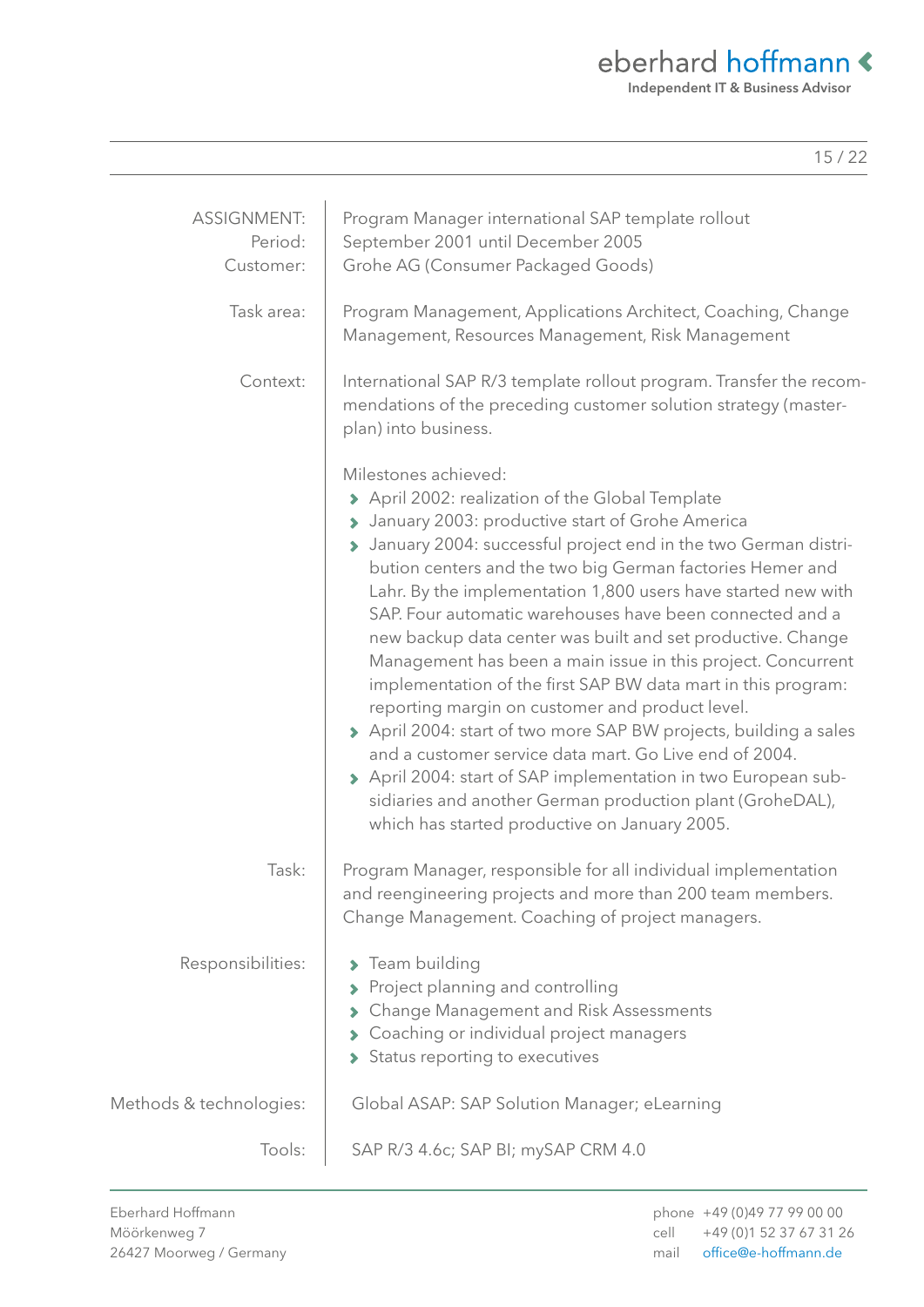Independent IT & Business Advisor

| <b>ASSIGNMENT:</b>      | Project Manager Strategy Assessment                                                                                                                                                                           |
|-------------------------|---------------------------------------------------------------------------------------------------------------------------------------------------------------------------------------------------------------|
| Period:                 | February 2001 until September 2001                                                                                                                                                                            |
| Customer:               | Grohe Watertechnology AG & Co. KG (Consumer Packaged Goods)                                                                                                                                                   |
| Task area:              | <b>Project Management</b>                                                                                                                                                                                     |
| Context:                | Create a strategy of future business model and IT landscape.<br>Program definition for the individual, subsequent implementation<br>projects, considering:<br>> worldwide harmonization of business processes |
|                         | Categorization of the business processes as global or local                                                                                                                                                   |
|                         | ◆ mapping of the organizational structure into the future (SAP)<br>system landscape                                                                                                                           |
|                         | regional requirements for the definition of sub-systems and data<br>centers                                                                                                                                   |
| Task:                   | Project Manager Strategy Assessment with a team of 5 consultants                                                                                                                                              |
| Methods & technologies: | Value SAP Customer Solution Strategy                                                                                                                                                                          |
|                         |                                                                                                                                                                                                               |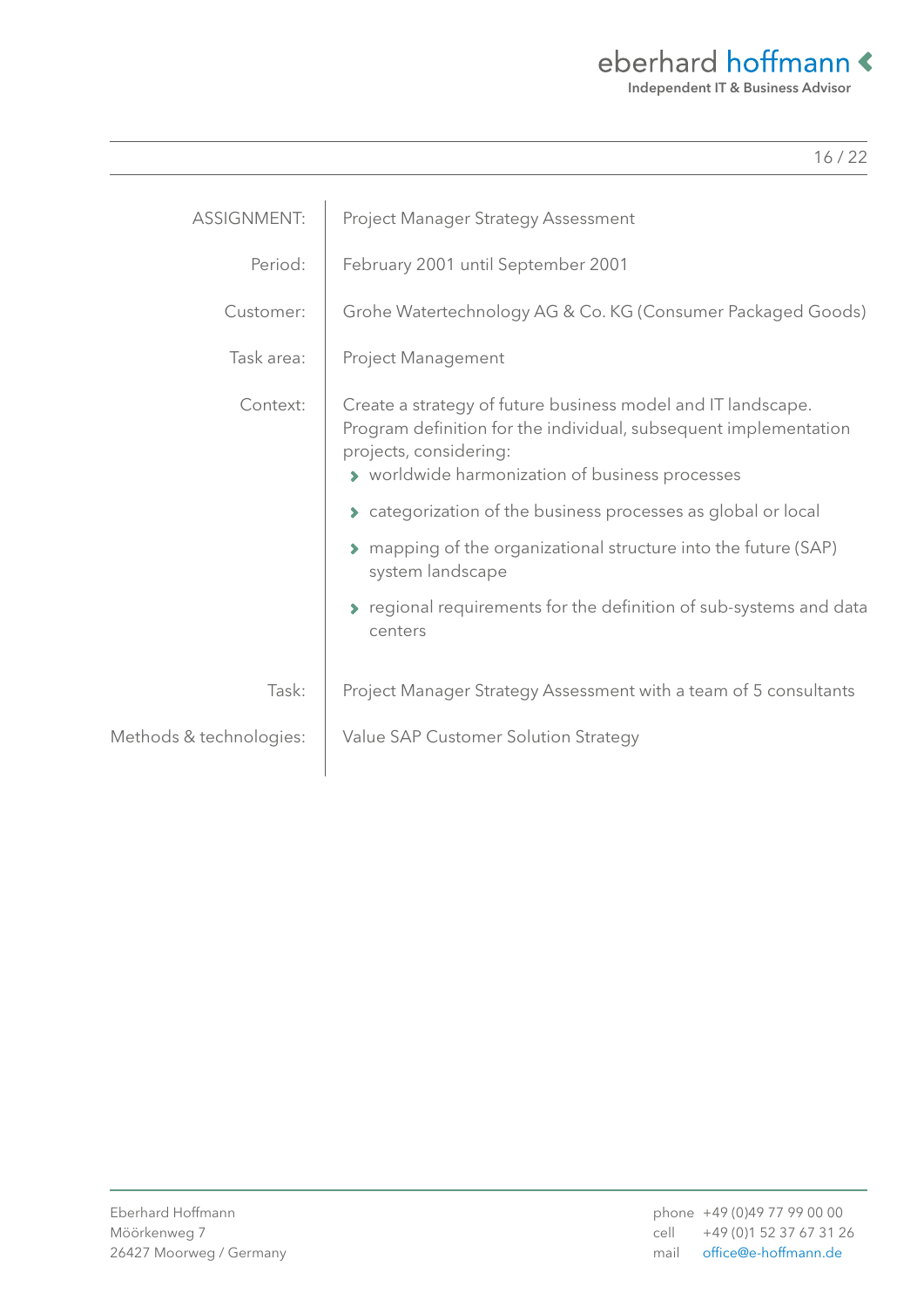Independent IT & Business Advisor

| <b>ASSIGNMENT:</b> | Interim IT Director                                                                                                                   |  |
|--------------------|---------------------------------------------------------------------------------------------------------------------------------------|--|
| Period:            | February 2000 until February 2001                                                                                                     |  |
| Customer:          | Coty GmbH (Cosmetics)                                                                                                                 |  |
| Task area:         | Interim Management                                                                                                                    |  |
| Context:           | Undertaking the role as an IT director for a restricted period of time<br>(11 months). Responsible for 20 employees. Main activities: |  |
|                    | > Allocating current weaknesses of the business processes<br>and the IT landscape;                                                    |  |
|                    | > Pointing out actual business processes and IT procedures and<br>initiating based upon improvement;                                  |  |
|                    | ◆ Consolidation (harmonization) of the order processing systems<br>in Germany, Austria, Switzerland and the Netherlands;              |  |
|                    | > Assessing current IT projects (priority, necessity);                                                                                |  |
|                    | > Assessing human resources (check actual skills, initialize<br>extended vocational training);                                        |  |
|                    | Initiating the implementation of IT controlling;                                                                                      |  |
|                    | > Buying-in the IT people<br>(motivation, project management and priorities);                                                         |  |
|                    | > Looking for a successor.                                                                                                            |  |
| Task:              | IT Director for 11 months                                                                                                             |  |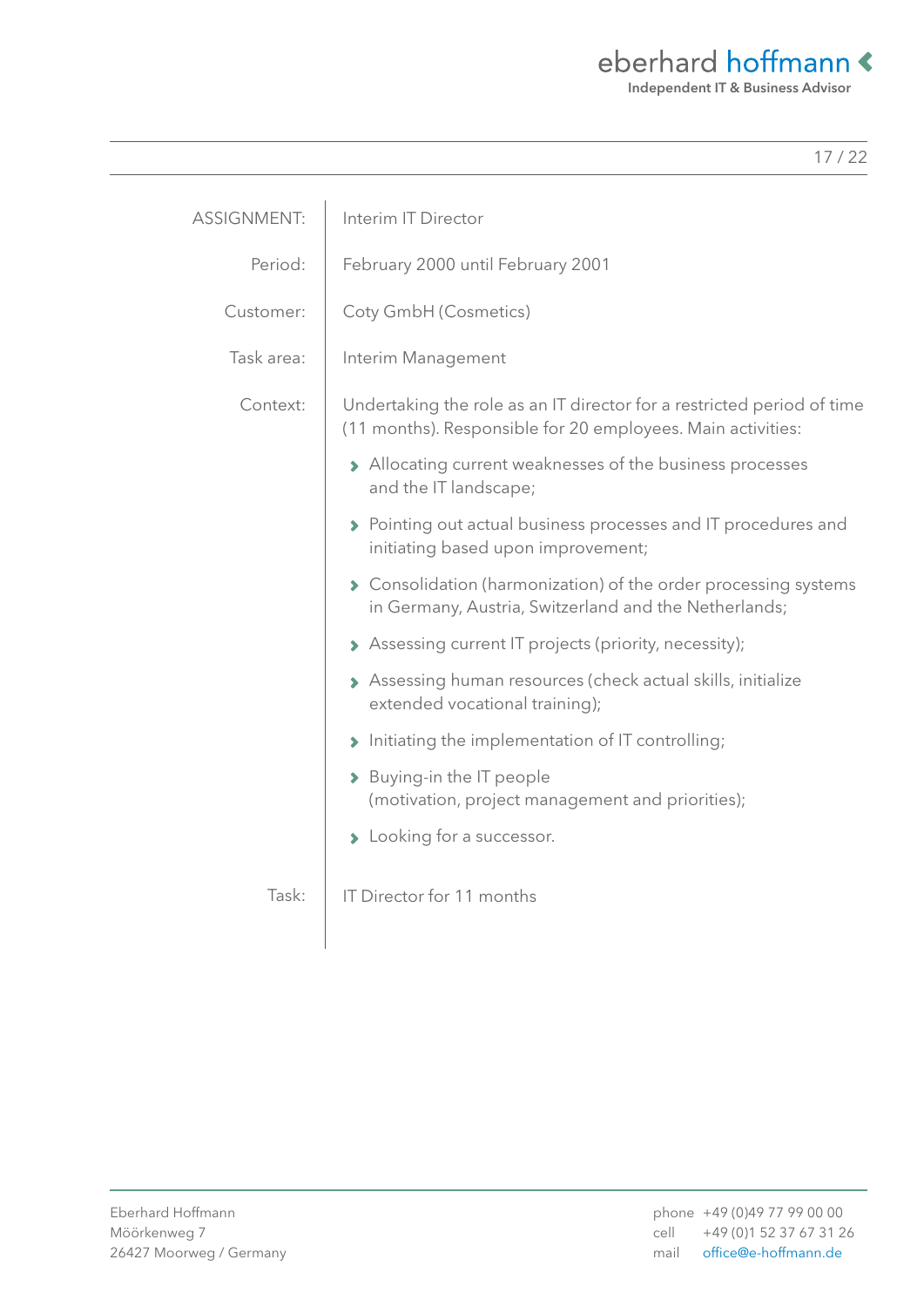Independent IT & Business Advisor

| <b>ASSIGNMENT:</b> | Feasibility Study SAP Business Information Warehouse                                                                                                                                     |
|--------------------|------------------------------------------------------------------------------------------------------------------------------------------------------------------------------------------|
| Period:            | November 2000 until December 2000                                                                                                                                                        |
| Customer:          | L'Oréal HuP GmbH (Cosmetics)                                                                                                                                                             |
| Task area:         | Feasibility Study, Project Management                                                                                                                                                    |
| Context:           | Feasibility Study for SAP BW implementation including data marts<br>for sales, marketing and controlling. Analysis and evaluation of<br>several tools for data extraction and reporting. |
| Task:              | Project Manager Feasibility Study                                                                                                                                                        |
| Tools:             | SAP BW 2.1c                                                                                                                                                                              |

| <b>ASSIGNMENT:</b> | Implementation of SAP Business Information Warehouse                                                                                                                                                                                  |
|--------------------|---------------------------------------------------------------------------------------------------------------------------------------------------------------------------------------------------------------------------------------|
| Period:            | August 1999 until March 2000                                                                                                                                                                                                          |
| Customer:          | Schmalbach Lubeca AG (Packaging)                                                                                                                                                                                                      |
| Task area:         | Project Management                                                                                                                                                                                                                    |
| Context:           | Implementation of an enterprise data warehouse solution in Europe.<br>Objectives: strategic enterprise planning and controlling.<br>The implementation covers purchasing, stock analysis, sales<br>controlling, finance & accounting. |
| Task:              | Project Management European SAP BW implementation                                                                                                                                                                                     |
| Tools:             | SAP BW 1.2b                                                                                                                                                                                                                           |
|                    |                                                                                                                                                                                                                                       |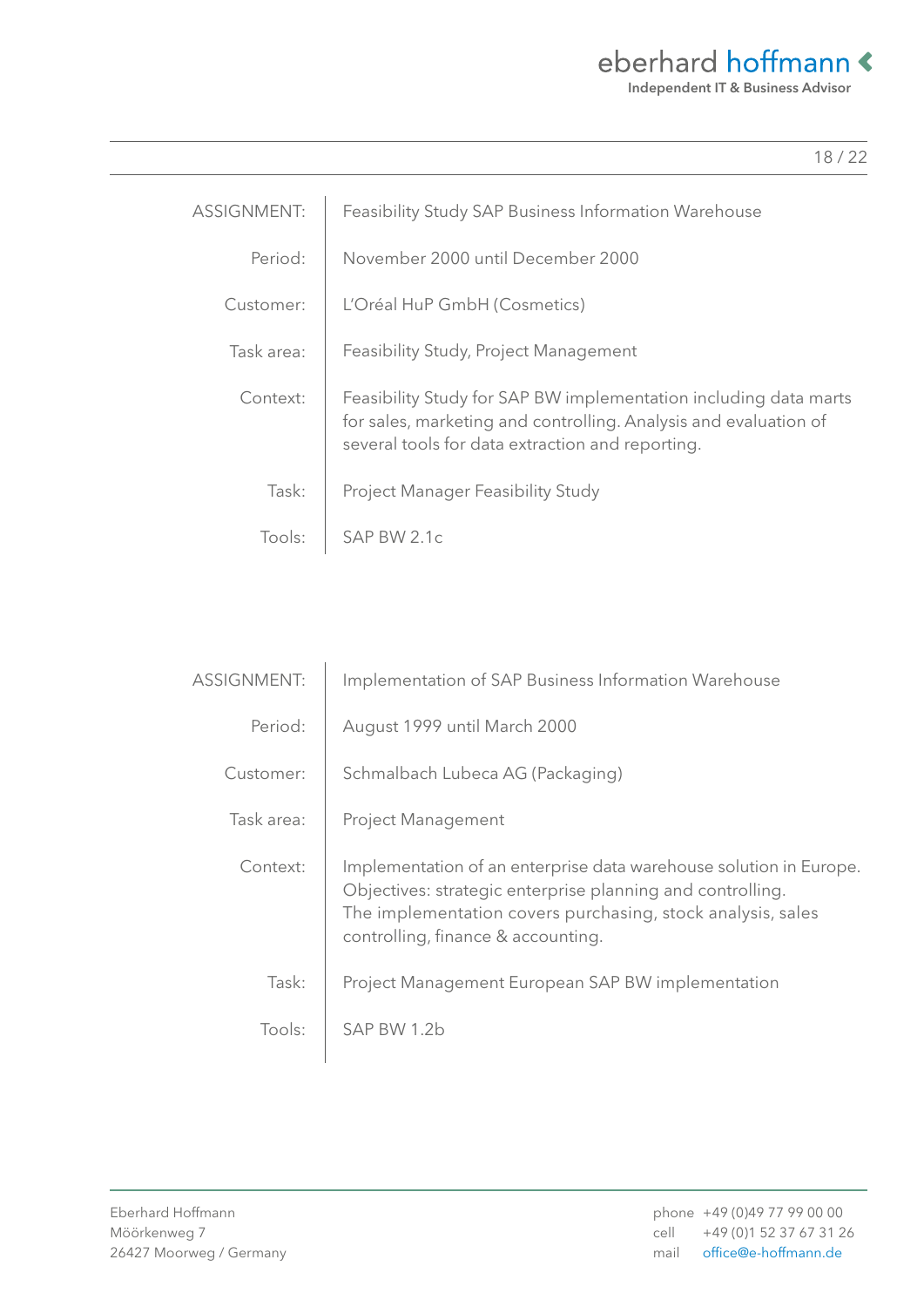| <b>ASSIGNMENT:</b> | Process Analysis after merger&acquisition                                                                                                                                                                                                            |
|--------------------|------------------------------------------------------------------------------------------------------------------------------------------------------------------------------------------------------------------------------------------------------|
| Period:            | June 1999 until July 1999                                                                                                                                                                                                                            |
| Customer:          | Phoenix AG (Trade)                                                                                                                                                                                                                                   |
| Task area:         | <b>Project Management</b>                                                                                                                                                                                                                            |
| Context:           | Business process analysis considering business reengineering due<br>to merger&acquisition processes. Investigation of synergy<br>potentials by implementation of an SAP R/3 template and its<br>rollout to the company groups European subsidiaries. |
| Task:              | <b>Project Manager Assessment</b>                                                                                                                                                                                                                    |

| <b>ASSIGNMENT:</b> | Coaching of project managers                                                                                                                                                                                                                        |
|--------------------|-----------------------------------------------------------------------------------------------------------------------------------------------------------------------------------------------------------------------------------------------------|
| Period:            | January 1999 until May 1999                                                                                                                                                                                                                         |
| Customer:          | Philips Consumer Electronics, France                                                                                                                                                                                                                |
| Task area:         | Management Support, Coaching                                                                                                                                                                                                                        |
| Context:           | Coaching the project managers during the implementation of an<br>international SAP R/3 rollout in France. Buying-in and convincing<br>the customer about the implementation of a new reporting and<br>planning system for the entire company group. |
| Task:              | Coaching of project managers                                                                                                                                                                                                                        |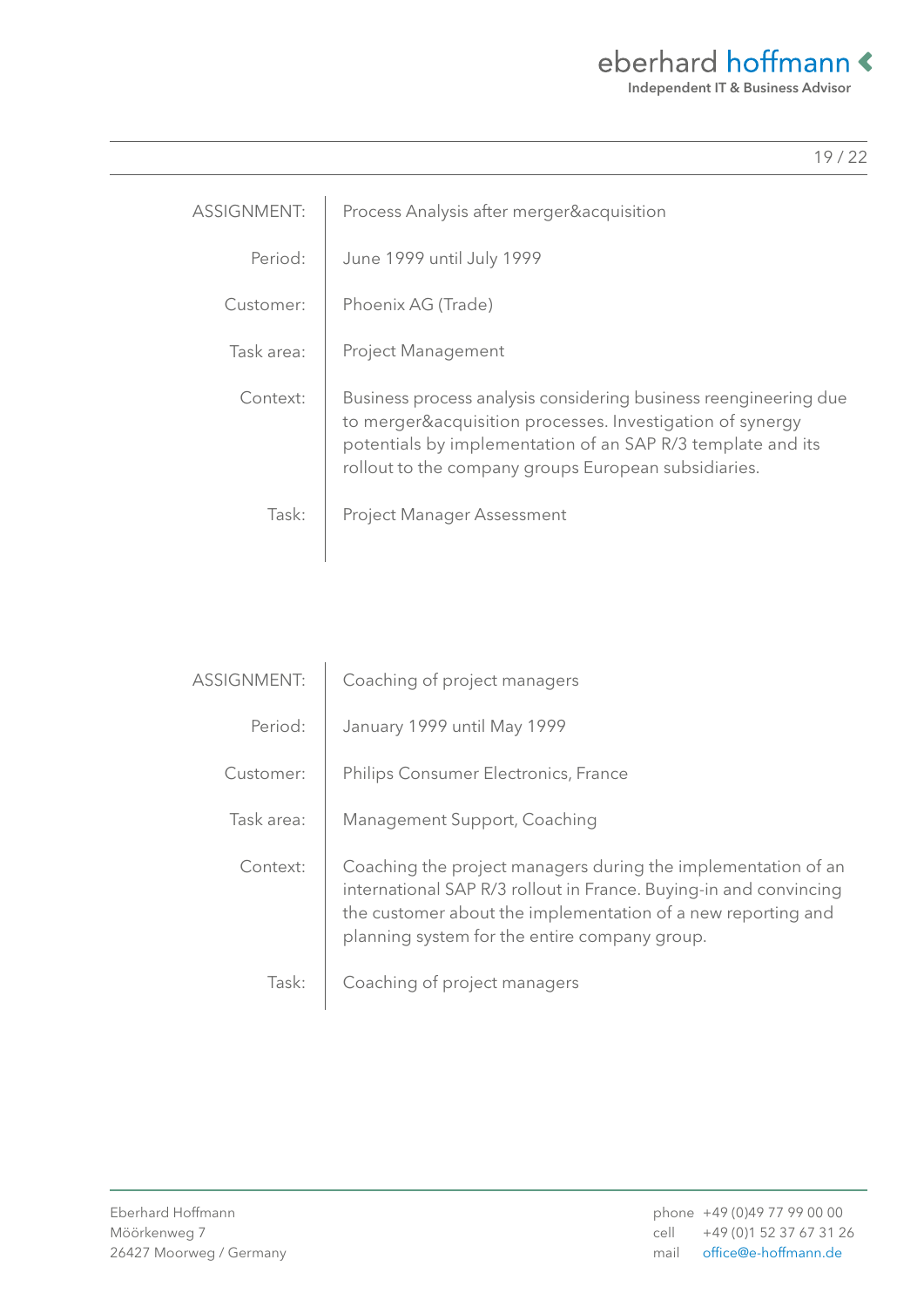| ۰. |  |
|----|--|
|    |  |

| <b>ASSIGNMENT:</b> | SAP R/3 template rollout                                                                                                                                                                                                                             |
|--------------------|------------------------------------------------------------------------------------------------------------------------------------------------------------------------------------------------------------------------------------------------------|
| Period:            | April 1997 until December 1998                                                                                                                                                                                                                       |
| Customer:          | Philips Consumer Electronics, Eindhoven and Hamburg                                                                                                                                                                                                  |
| Task area:         | System Integration                                                                                                                                                                                                                                   |
| Context:           | Template development in the Netherlands, mapping the new<br>business processes to SAP R/3.<br>Rollout of the business model and the EDP kernel in Germany.<br>Team-leader Finance&Accounting. Responsible for planning and<br>delivery in that area. |
|                    | Work-Packages:<br>Requirements definition and GAP analysis<br>System configuration (customizing)<br>> Functional and technical specifications<br>Cutover planning and executing                                                                      |
|                    | So Live support                                                                                                                                                                                                                                      |
| Task:              | Member of the Template Team.<br>Team Leader Finance&Accounting in the German rollout project.                                                                                                                                                        |
| Tools:             | SAP R/3 3.1                                                                                                                                                                                                                                          |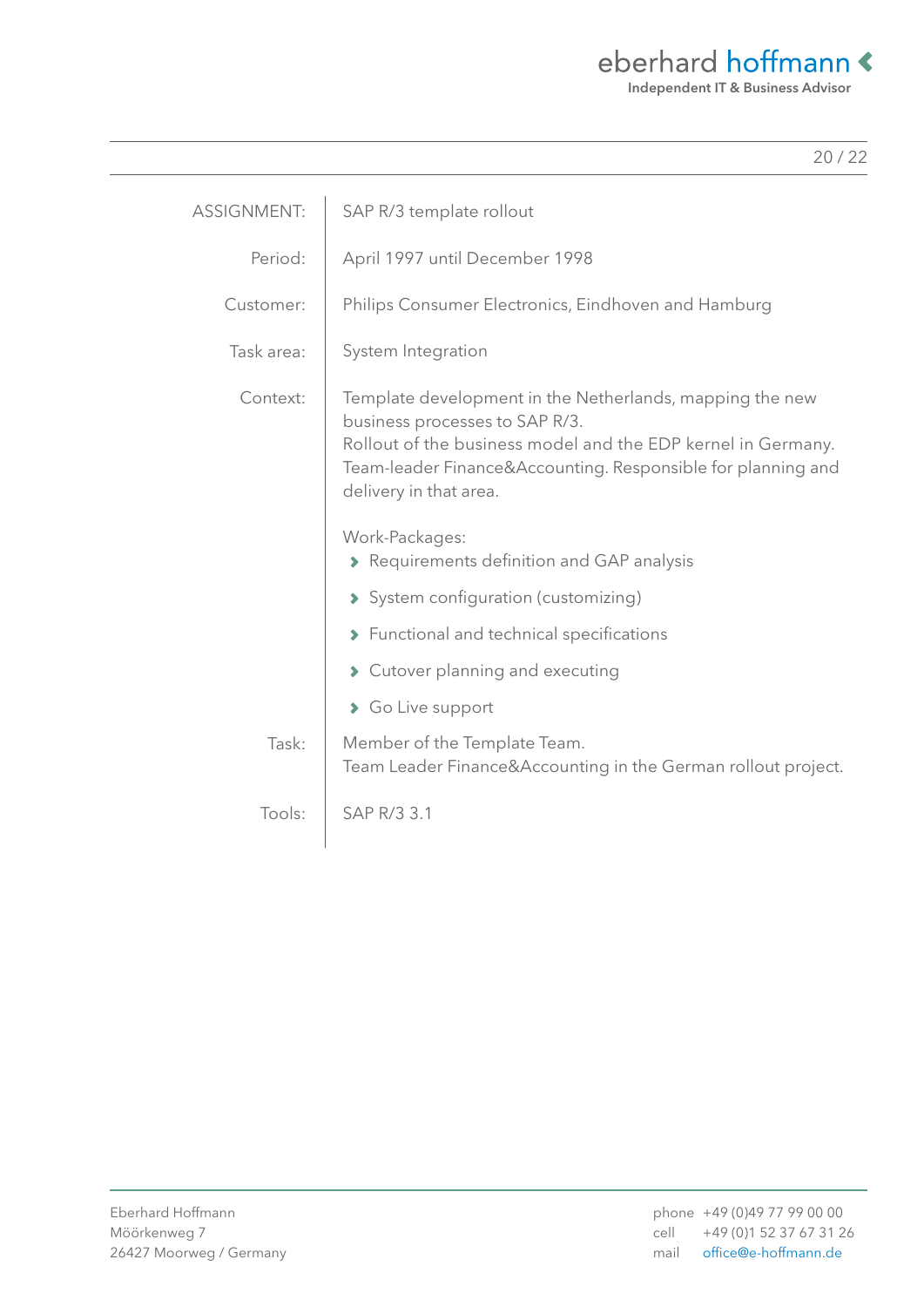| <b>ASSIGNMENT:</b> | <b>IT Director</b>                                                                                                                                                      |
|--------------------|-------------------------------------------------------------------------------------------------------------------------------------------------------------------------|
| Period:            | July 1993 until March 1997                                                                                                                                              |
| Company:           | Steinbrecher GmbH & Co. KG (Construction Industry)                                                                                                                      |
| Task area:         | Line Management                                                                                                                                                         |
| Context:           | ▶ Project Management SAP R/3 implementation                                                                                                                             |
|                    | → implementation of a new planning and controlling system                                                                                                               |
|                    | Construction of the company groups wide area network inclu-<br>$\blacktriangleright$<br>ding the implementation of high reliable local area networks<br>in the branches |
|                    | > Number of staff: 5 employees in the central IT                                                                                                                        |
| Task:              | <b>IT Director</b>                                                                                                                                                      |